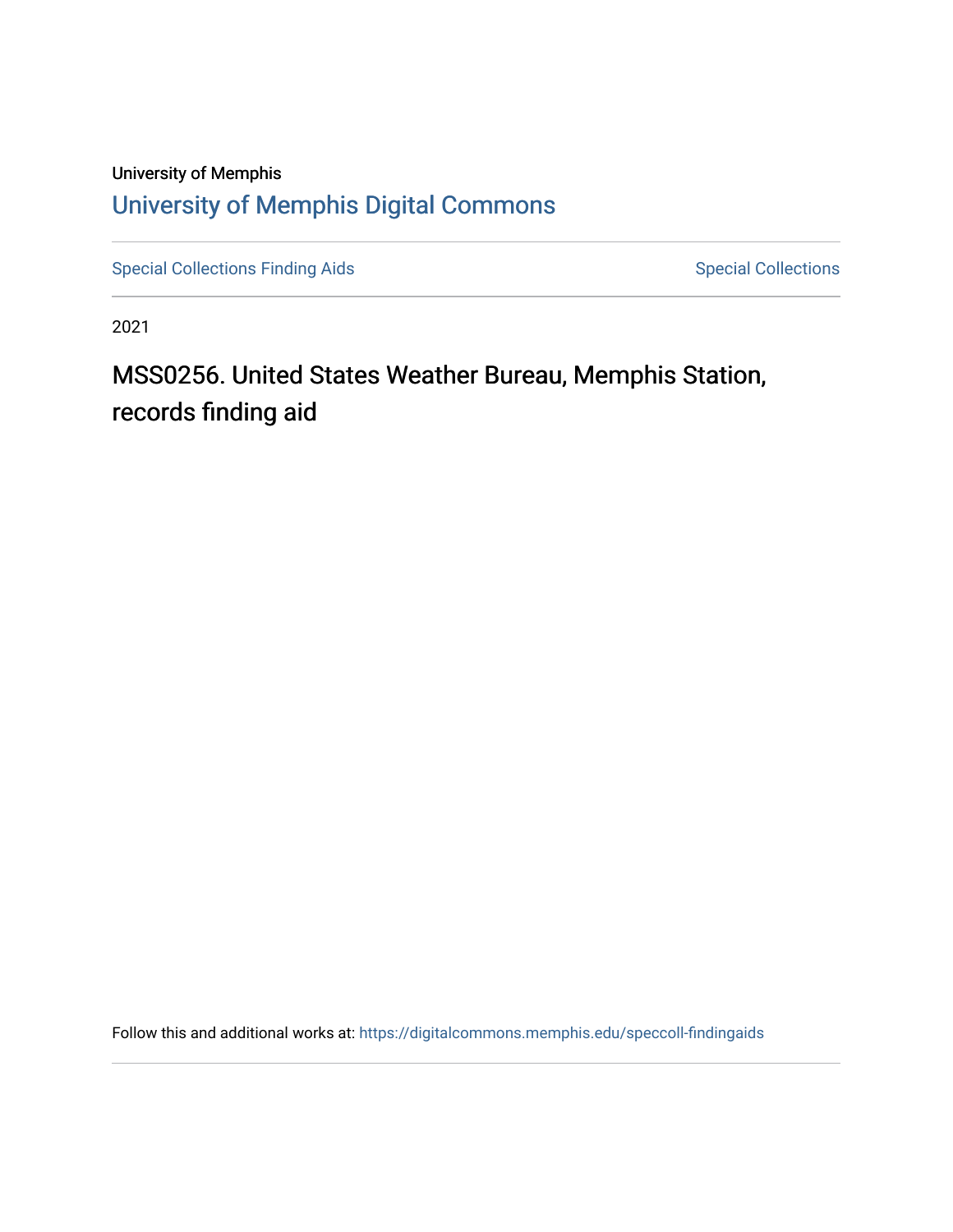# **University of Memphis Libraries Special Collections Department**

126 Ned R. McWherter Library Memphis, TN 38152 - 3250 Phone: (901) 678 - 2210 E-mail: lib\_sc@memphis.edu

# **United States Weather Bureau, Memphis Station, records**

| Title:                     | United States Weather Bureau, Memphis Station, records                                                                                  |
|----------------------------|-----------------------------------------------------------------------------------------------------------------------------------------|
| <b>Collection No:</b>      | MSS.256                                                                                                                                 |
| <b>Extent:</b>             | 6 cubic feet                                                                                                                            |
| <b>Inclusive Dates:</b>    | 1871-1952                                                                                                                               |
| Abstract:                  | The collection comprises 48 volumes of records of the U.S.<br>Weather Bureau, Memphis Station, Tennessee, from 1871 to 1952.            |
| <b>Processed by:</b>       | Delanie Ross, 1985.                                                                                                                     |
| Access:                    | Open to all researchers.                                                                                                                |
| Language:                  | English                                                                                                                                 |
| <b>Preferred Citation:</b> | United States Weather Bureau, Memphis Station, records, Special<br>Collections Department, University Libraries, University of Memphis. |
| <b>Publication date:</b>   | 2022 April                                                                                                                              |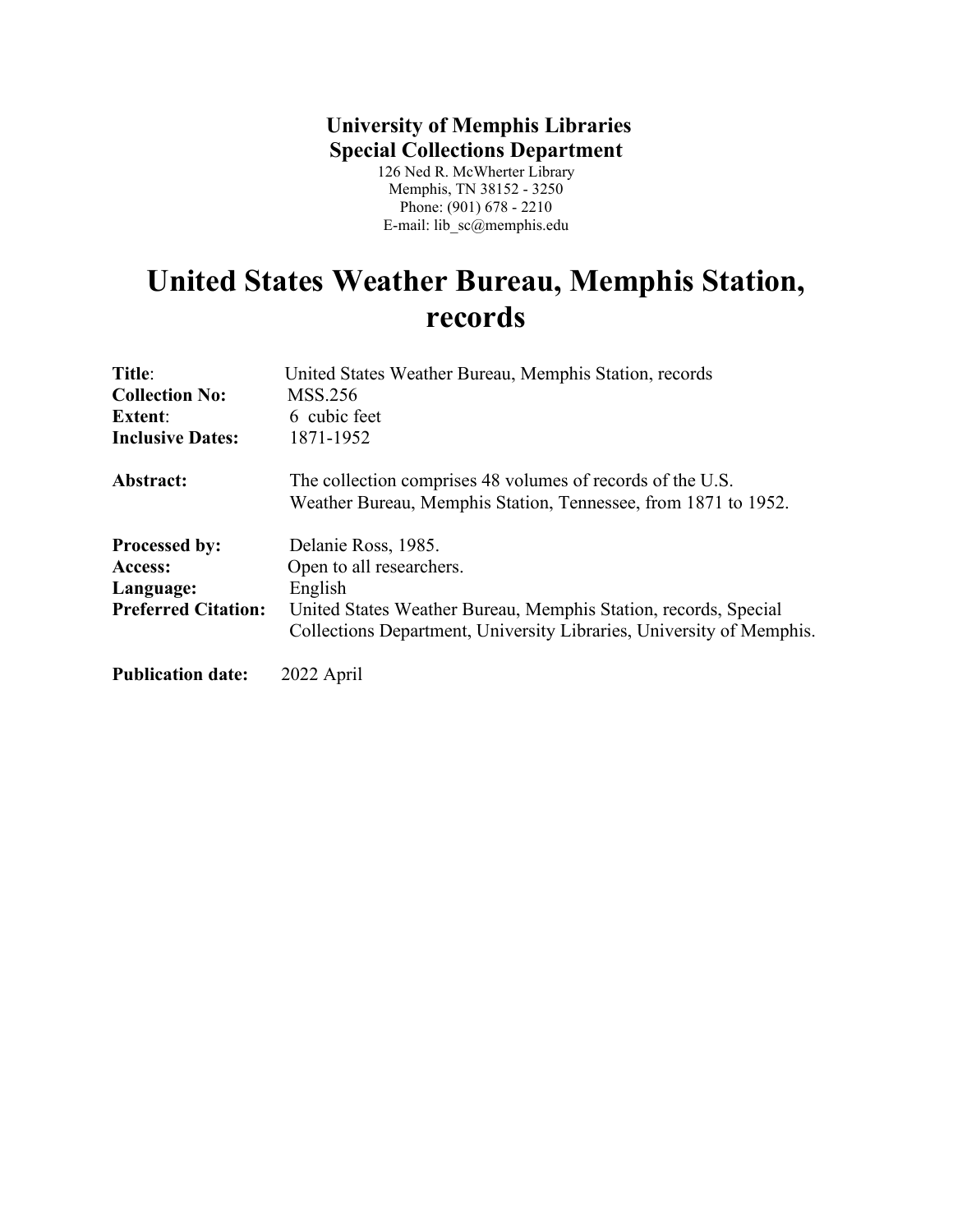#### **Scope and contents**

The collection comprises 48 volumes of records of the U.S. Weather Bureau, Memphis Station, from 1871 to 1952 but mainly from the late nineteenth and early twentieth centuries. They include recorded comments and meteorological records of weather conditions, as well as river stages, barometer readings, frosts, waterfowl migrations, cloud formations, and precipitation. There are also station memoranda from the early twentieth century

**\_\_\_\_\_\_\_\_\_\_\_\_\_\_\_\_\_\_\_\_\_\_\_\_\_\_\_\_\_\_\_\_\_\_\_\_\_\_\_\_\_\_\_\_\_\_\_\_\_\_\_\_\_\_\_\_\_\_\_\_\_\_\_\_\_**

**\_\_\_\_\_\_\_\_\_\_\_\_\_\_\_\_\_\_\_\_\_\_\_\_\_\_\_\_\_\_\_\_\_\_\_\_\_\_\_\_\_\_\_\_\_\_\_\_\_\_\_\_\_\_\_\_\_\_\_\_\_**

\_\_\_\_\_\_\_\_\_\_\_\_\_\_\_\_\_\_\_\_\_\_\_\_\_\_\_\_\_\_\_\_\_\_\_\_\_\_\_\_\_\_\_\_\_\_\_\_\_\_\_\_\_\_\_\_\_\_\_\_\_\_\_\_\_\_\_\_\_\_\_\_\_\_

#### **Subject terms**

United States. Weather Bureau.

#### **Inventory**

#### **Box 1**

#### **Daily Journal**

These volumes contain daily comments and meteorological records on weather conditions. The recorders note the condition of instruments, changes in personnel, river stages, barometer readings, killing frosts, duck and geese migration, cloud formations, rain and storms. Volume 1. March 1, 1871 - May 31, 1874.

On p.4 is a hand-drawn map of "Memphis tempest of March 15, 1871, 11:15-30 A.M." It indicates the path of wind and rain during a storm which isolated Memphis for two days; May 3, 1873, entry records "A rumor prevailed today that a slight shock of earthquake had been felt this morning."

Volume 2. June 1, 1874 - March 31, 1877.

June 20, 1874, entry notes that a portion of the Cumberland Presbyterian Church in the rear of the weather bureau's building lost a portion of its roof; January 30, 1875, Memphis "Daily Appeal" begins publishing meteorological records; November 8, 1876, "Country people are beginning to complain of too much rain as it is injuring the cotton crop."

Volume 3. April 1, 1877 - September 4, 1878.

Yellow fever information is found on pp. 218-224. The entries refer to "yellow fever panic" and the death from the disease of Sgt. McElroy of the Bureau; June 17, 1877, entry describes a tornado.

Volume 4. January 1, 1880 - December 31, 1880. Also wind record.

Volume 5. January 1, 1881 - September 29, 1881. Also wind record.

April 13, 1881, entry reports on a tornado in Hernando, Mississippi, and includes a list of casualties and property damage.

Volume 6. October 1, 1881 - May 30, 1882.

January 20, 1882, entry mentions a smallpox epidemic in Memphis; p. 201 records a buffalo gnat plague; p. 110 lists visitors to the station with their occupation and purpose.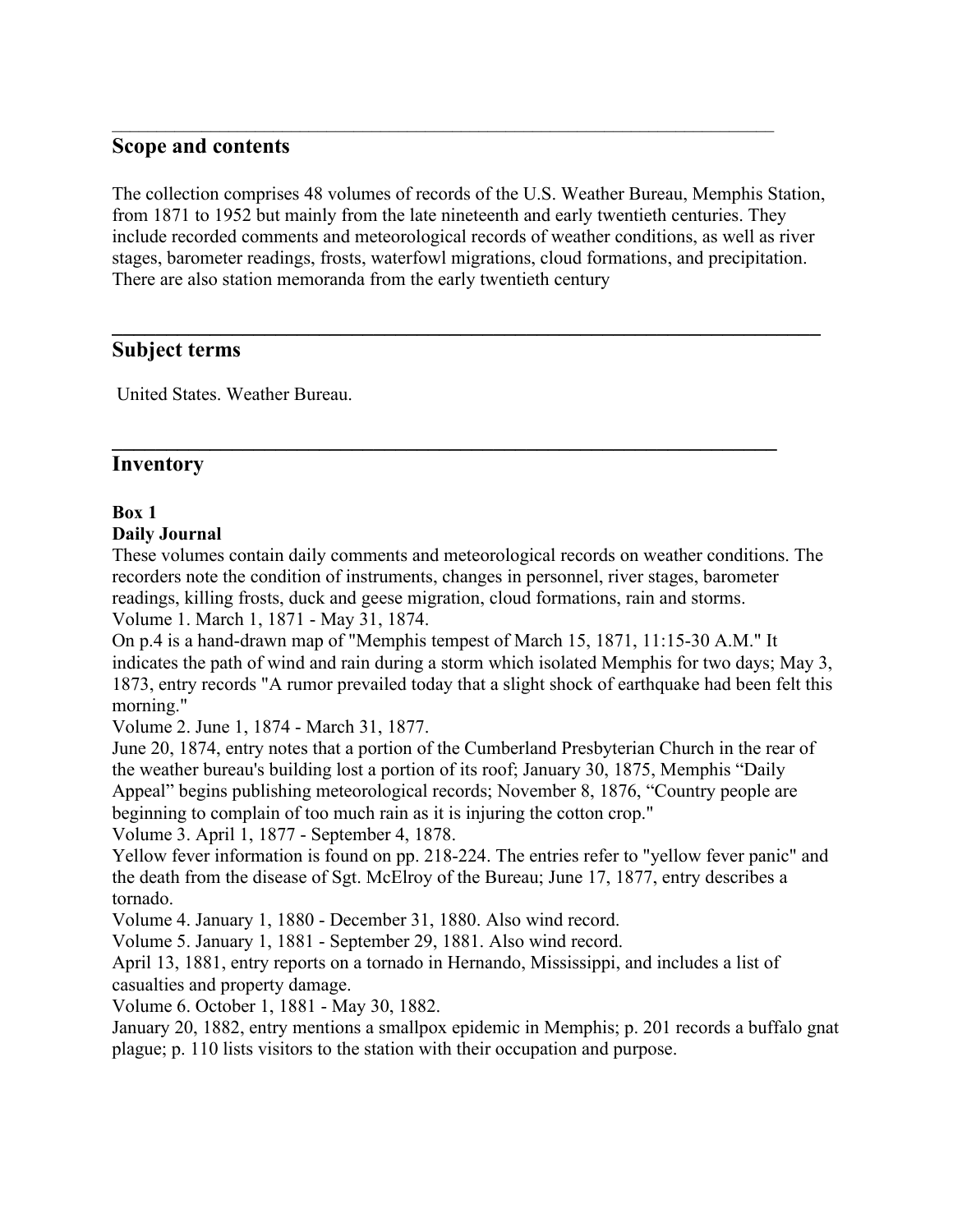Volume 7. June 1, 1882 - August 31, 1883. Also miscellaneous wind data.

Volume 8. September 1, 1883 - October 31, 1884. Also miscellaneous wind data.

February 6, 1884, entry notes "Flood telegrams received. Heavy rains in Ohio Valley...will reach the Mississippi early part of next week... Property and stock should be moved to points of safety. Give general warning."; wind record for 1883-1884 is on pp.239-252.

Volume 9. November 1, 1884 - November 31, 1885. Also wind record.

March 1885, p. 80 contains a newspaper clipping reporting "that changes indicated in the

elements will be sent out on the several railway lines leaving this city."

#### **Box 2**

Volume 10. December 1, 1885 - September 1886. Also wind data.

December 24, 1885, entry notes that a telephone was installed in the office; August 31, 1886, records earthquake shocks; many newspaper clippings from the newspapers of Memphis and other cities on the Charleston, South Carolina, earthquake.

#### **Daily Journals**

Volume 11. September 1, 1886 - July 31, 1887. Also wind record.

Volume 12. August 1, 1887 - August 31, 1888.

Volume 13. September 1, 1888 - June 30, 1891.

Volume 14. July 1, 1891 - December 31, 1893.

Volume 15. January 1, 1894 - July 20, 1895.

Volume 16. July 1, 1895 - December 1900. Also some corrections to weather station records.

Volume 17. January 1901 - December 1904.

#### **Station Forms and Copies of Forms**

These volumes record daily time of observations, barometer, thermometer, hygrometer, relative humidity readings, wind, lower clouds, upper clouds, rain or snow, cold wave records, river observations, and wind velocity.

Volume 18. February 28, 1871 - April 13, 1872.

#### **Box 6**

Volume 19. April 20, 1872 - June 1873.

Volume 20. June 21, 1873 - September 19, 1874.

Volume 21. September 1874 - September 31, 1875.

Volume 22. January 1, 1876 - March 31, 1877.

# **Box 3**

Volume 23. April 1877 - June 1878.

Volume 24. July 13, 1878 - October 11, 1879.

Volume 25. October 18, 1879 - September 30, 1881.

#### **Box 6**

Volume 26. February 1882 - January 1886.

Volume 27. 1890 - 1892, Miscellaneous 1872.

Contains sunshine records, 1887-1889; river gauges, 1871-1889.

May 23, 1891, copy of letter concerning the transfer of the weather service from the Army Signal Corps to the Department of Agriculture.

#### **Box 5**

Volume 28. January 1893 - June 30, 1900.

Pages 395-404 contain the 1897 annual report, noting station activity during the flood of March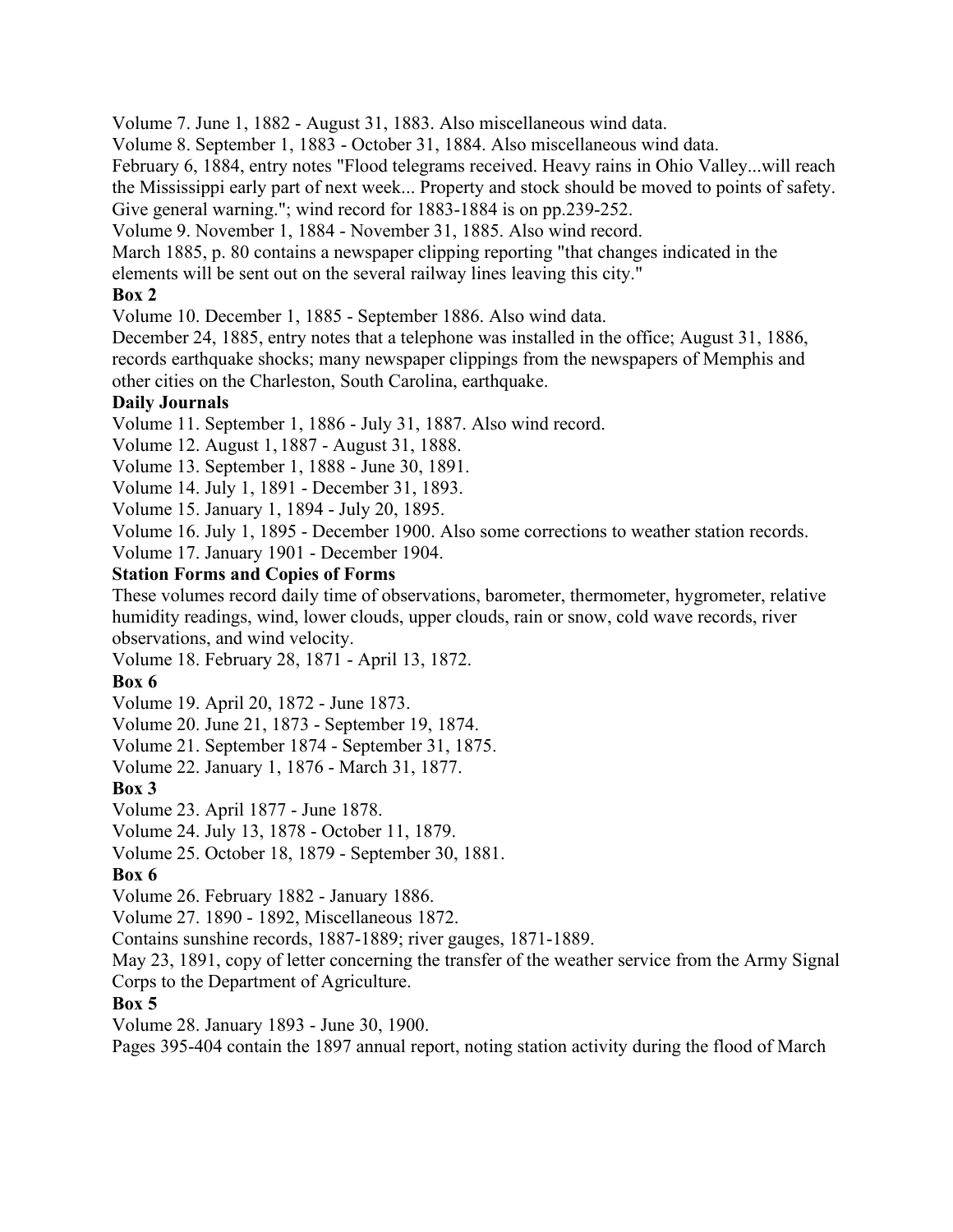and April; annual reports for 1893-1900 are on pp.409-438.

Volume 29. January 1896 - 1900.

Contains a list of persons injured and killed by lightning, a list of maps and bulletins issued, addresses of Memphis companies and individuals to be added to the forecast card list.

# **Station Forms and Copies of Forms**

Volume 30. January 1897 - December 1900.

Volume 31. September 1898 - 1904.

Contains a brief history of the station on pp.255, 463.

Volume 32. 1901 - 1903.

Volume 33. January 1904 - December 1904.

Volume 34. 1904.

**Box 4**

#### **River Stages**

Contains reading of gauge, above high water and above low water, changes

in last 24 hours, direction of wind, state of weather, rainfall, and remarks.

Volume 35. Daily river stages at Helena, Arkansas, November 1, 1874 - April 30, 1882.

Volume 36. River Stages, Memphis, Tennessee, November 1874 - September 1881.

Volume 37. Daily River Stages, Memphis, Tennessee, October 1881 - July 1889.

Volume 38. Daily River Stages, Memphis, Tennessee, August 1889 - December 1894.

Volume 39. Daily River Stages, Memphis, Tennessee, January 1895 - December 1902.

#### **Box 7**

Volume 40. January 1903 - December 1905.

#### **Meteorological Summary**

Contains monthly and annual temperature, dew point, relative humidity, wind, precipitation in inches and hundredths, rain gauge above ground, clouds and weather.

Volume 41. Meteorological Summary, February 28, 1871 - December 31, 1890.

Volume 42. Means Book, January 1891 - 1904.

Continuation of Meteorological Summary.

# **Monthly Meteorological Report**

Volume 43. Monthly Meteorological Report, August 1881 - January 1882.

# **Climatological Record**

Pressure (highest and lowest in inches and hundredths, each month), temperature (absolute minimum, monthly mean maximum), degree days, weather (number of clear, cloudy and partly cloudy days), wind (prevailing direction and average hourly velocity), daily precipitation and snowfall.

Volume 44. Climatological Record, 1891 - 1910.

Volume 45. Climatological Record, 1911 - 1930, Records killing frosts since 1871.

Volume 46. Climatological Record, 1931 - 1950.

Records killing frosts, visibility, instrumental equipment from 1871 to 1952.

# **Station Memorandum**

Daily notes pertaining to the arrival of new equipment, problems with equipment, the use of Bureau records in court cases and other administrative. matters.

Volume 47. Station Memorandum, January 7, 1905 - December 31, 1925.

February 20, 1905, reference, "Informed that efforts are being made by U.S. marshall to occupy